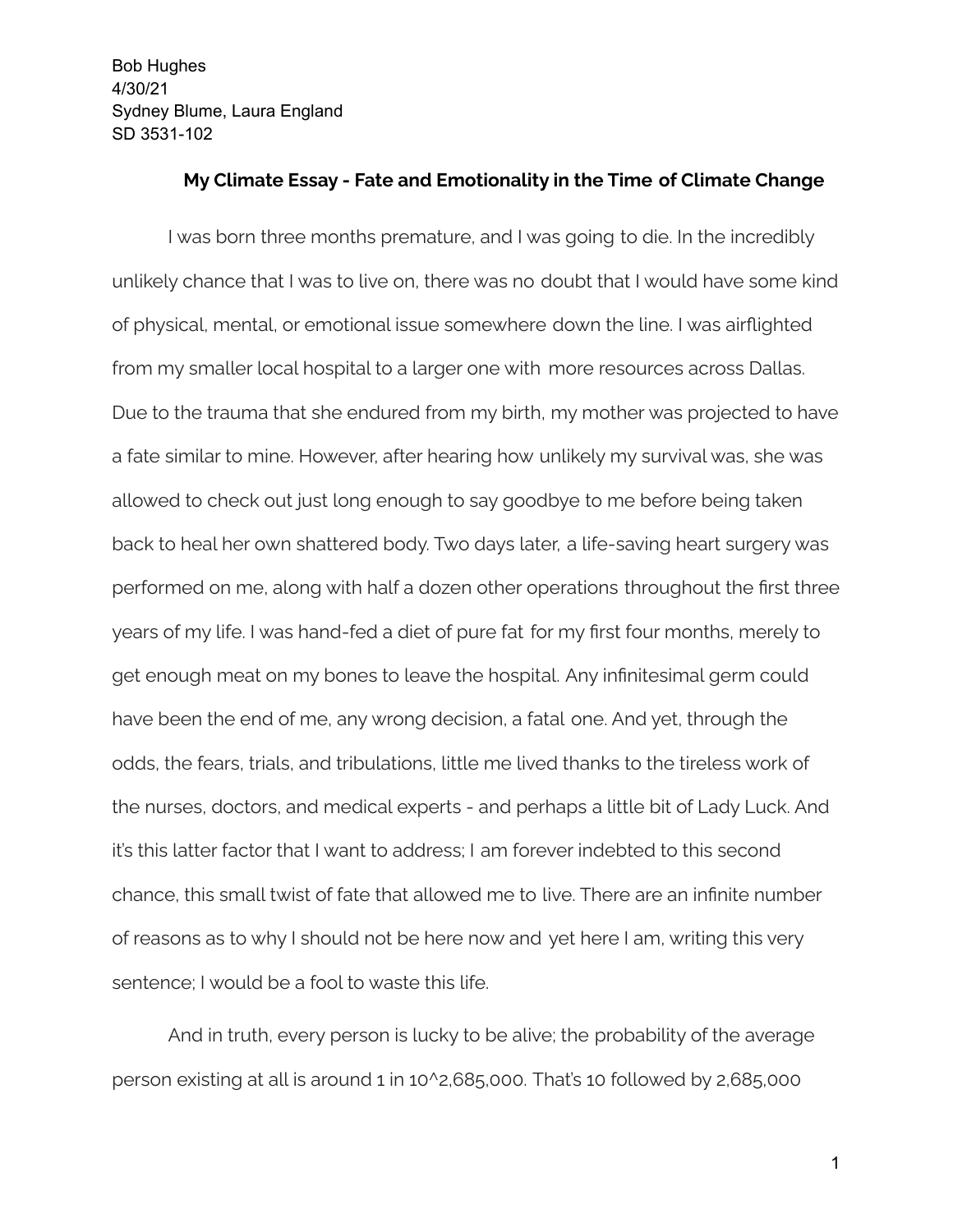zeroes (NPR, 2011)! Think about yourself and your life: you are here because… Your mother met your father. Then your mom and dad conceived you, with a certain egg in your mom joining with a certain sperm from your dad which in and of itself could only happen because not one of your direct ancestors, going all the way back to the beginning of life itself, died before passing on her or his genes. So this begs the question: what are the chances of us happening? Of us being here? The answer is amazingly, astoundingly, mind-bogglingly high. Now if you're not good with numbers (and I am certainly among you), let me simply sum that number up above by saying that it leads to one massive fact: we are incredibly fortunate to be alive at all, let alone in this particular time and place. As individuals, the circumstances that line up and the paths that we've taken all led us to be right where we are here and now, and it's good to look upon that fact from time to time. From this realization we can move forth in confidence towards shaping the future in a manner that aligns with our status of being alive.

Now think of how every living creature also faces enormous odds at existence - how precious life is, then. This small ball of earth is all that we and all other living creatures big and small have, and it is our duty to save what we can while bettering it for those that are here, as well as those that will come after us. Stepping into the future, this will be my driving thought just as it was when I was younger (I just didn't know it quite yet). I was always environmentally conscious thanks to my parents. They would recycle, something that, until one learns the truth, feels incredibly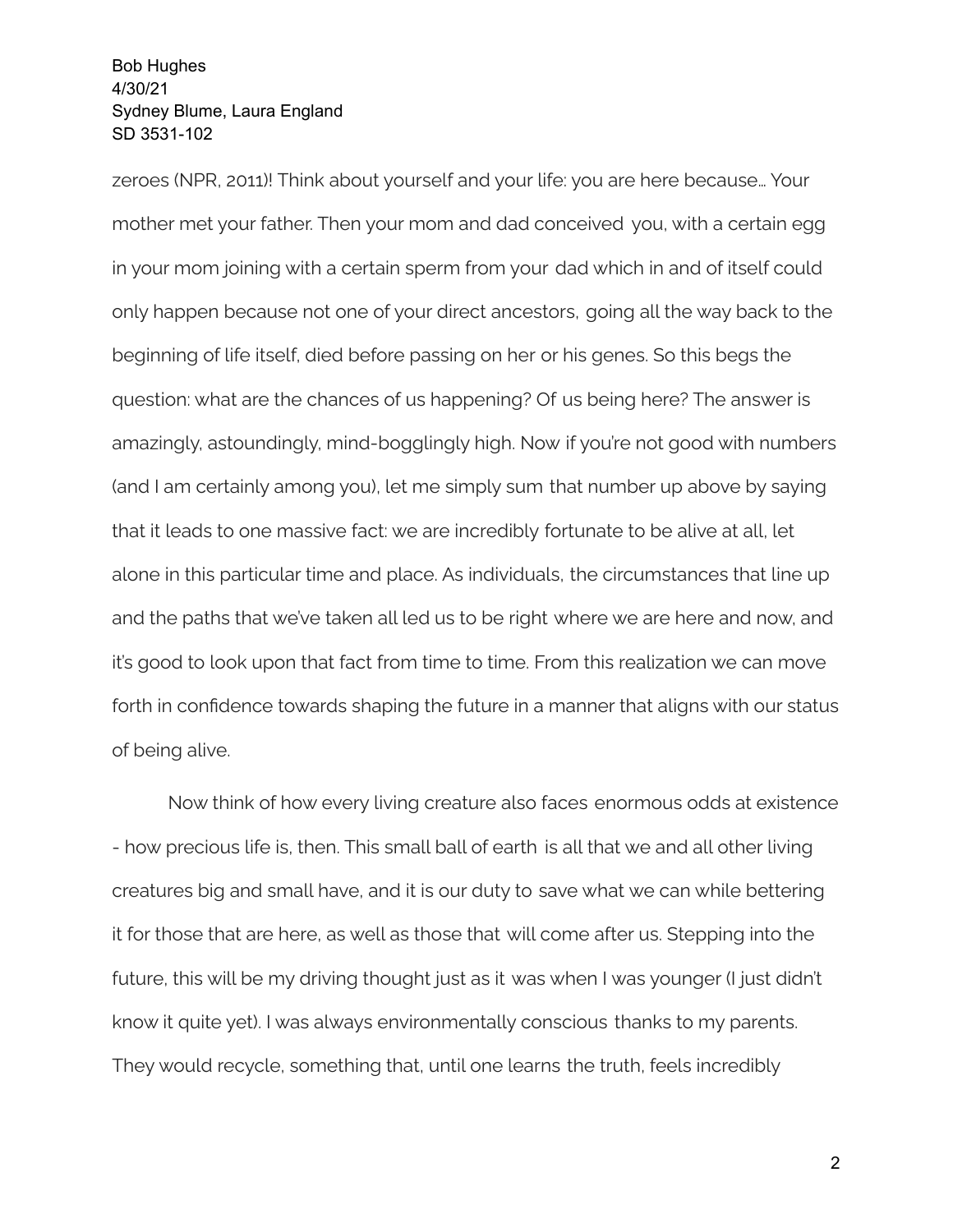rewarding and important to the cause. I'd see my mom gardening every day, using compost in her beds while my dad jerry-rigged a rain-barrel out of an old plastic drum. My mom in particular taught me how the largest living organism is a strain of mycelium that's some 4-miles wide, how the Earth will live on well past us, nurturing itself back to life over some tens of millions of years, and that we are all born with 2.5 billion heartbeats on average. These first facts showed me the connections between all living things and how to be mindful of my surroundings. They taught me to foster a love of the more profound sides of life. The last fact made me thankful that I got any heartbeats at all, that I get to experience what it is to be human. Which, to me, above all else, is to utilize every single one of those beats to run the gamut of human emotion.

In my life, I have always *felt,* felt a *lot*, and felt *deeply*. When others cried, I would too; when boys my age spoke of competition and fighting, I just did *not* relate, though it wasn't for a lack of trying. When harsh words were said, I took them personally. Often so personally that when my parents would scold me, they would often have to walk their words back, as anything they could say or do paled in comparison to the shame that I placed upon myself. At times I felt isolated being a more emotional male. My mom said it would be a good thing when I'm older - and she was right - but there were definitely some rough patches along the way. Middle-schoolers can be the most vicious mix of hormones and malice when they want to be, you see. I was phased for a long while, obsessing over masculinity,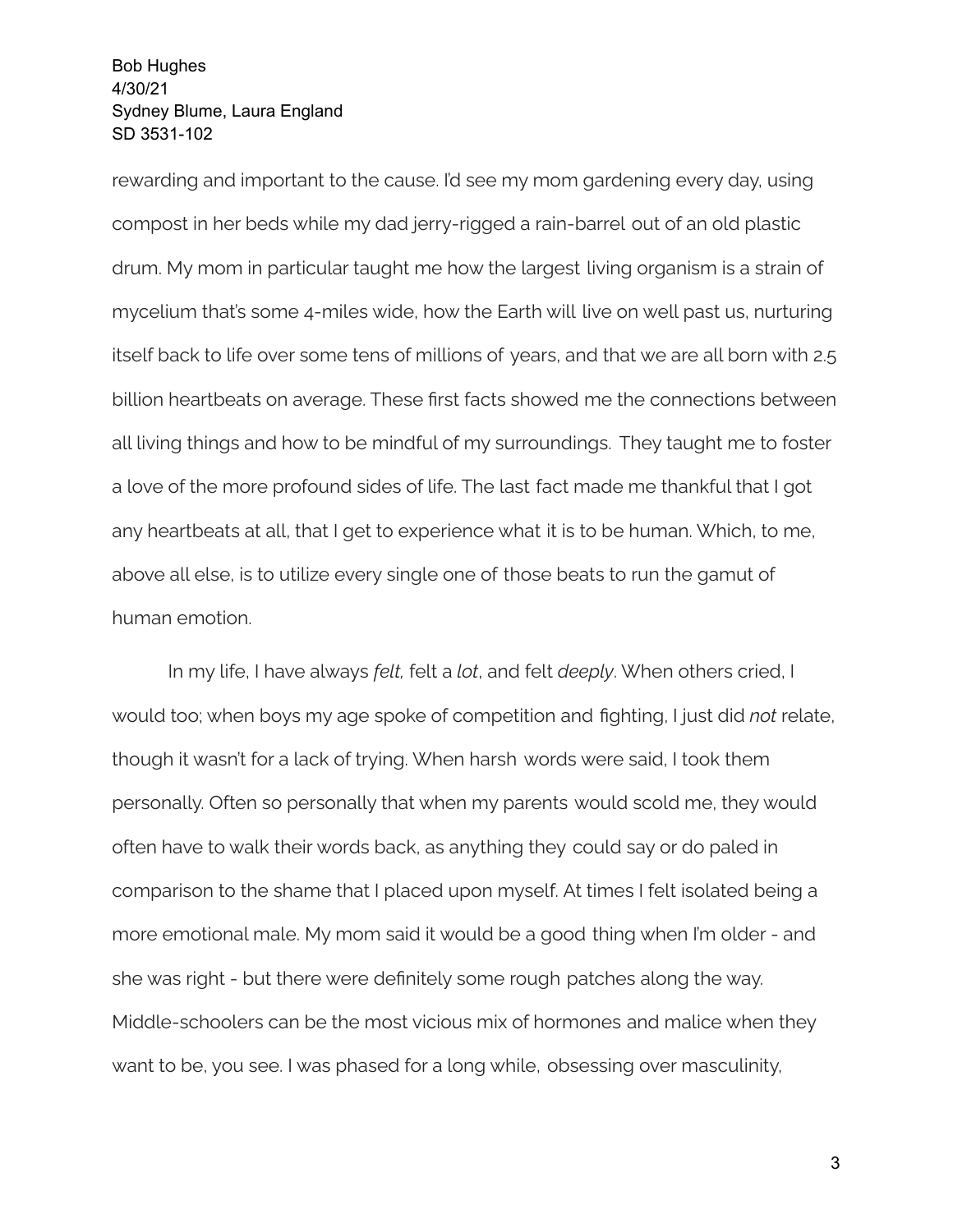stoicism, and the like, with a twisted view of what it is to be a man. Emotions were bad, crying was bad, feeling was bad. Texas didn't help that either, with its antiquated views on the mythic cowboy of the Wild West. Thankfully, the cities that we resided in were oases, and both my mom and dad actively encouraged me to embrace what I felt, to accept emotions all along the spectrum, and view them as a means to interact with this world and to grow. Now, at 23, I would feel absolutely lost without my emotions; I'm most at home, most human, most *alive* when I'm feeling. Creativity and freedom come from letting it all flow. It's something that I've had to wrestle with, but that's also ultimately been vital in paving the path that I'm on today.

One thing that's always stayed consistent - and it happens to be one of my favorite parts of being alive - are the times when the utter sense of awe that I feel at being alive becomes overwhelming, to the point where all that I can do in response is cry. Whether it be staring at a breathtaking sight, or simply sitting in my room listening to music, there are so many ways to experience the feeling of *feeling*. This feeling of enormity is easy to forget, being so wrapped up in everyday life, but one thought back to my birth and I'm taken right back to that reminder of how precious the time we have is.

In feeling so much so often and for so long, I gained this acute awareness at a pretty young age of how my actions ripple out and affect other people. In caring for others, I came to care deeply for the earth and all of the natural life that she holds, seeing it all in equal regard, and I wanted to see all of it that I could while I was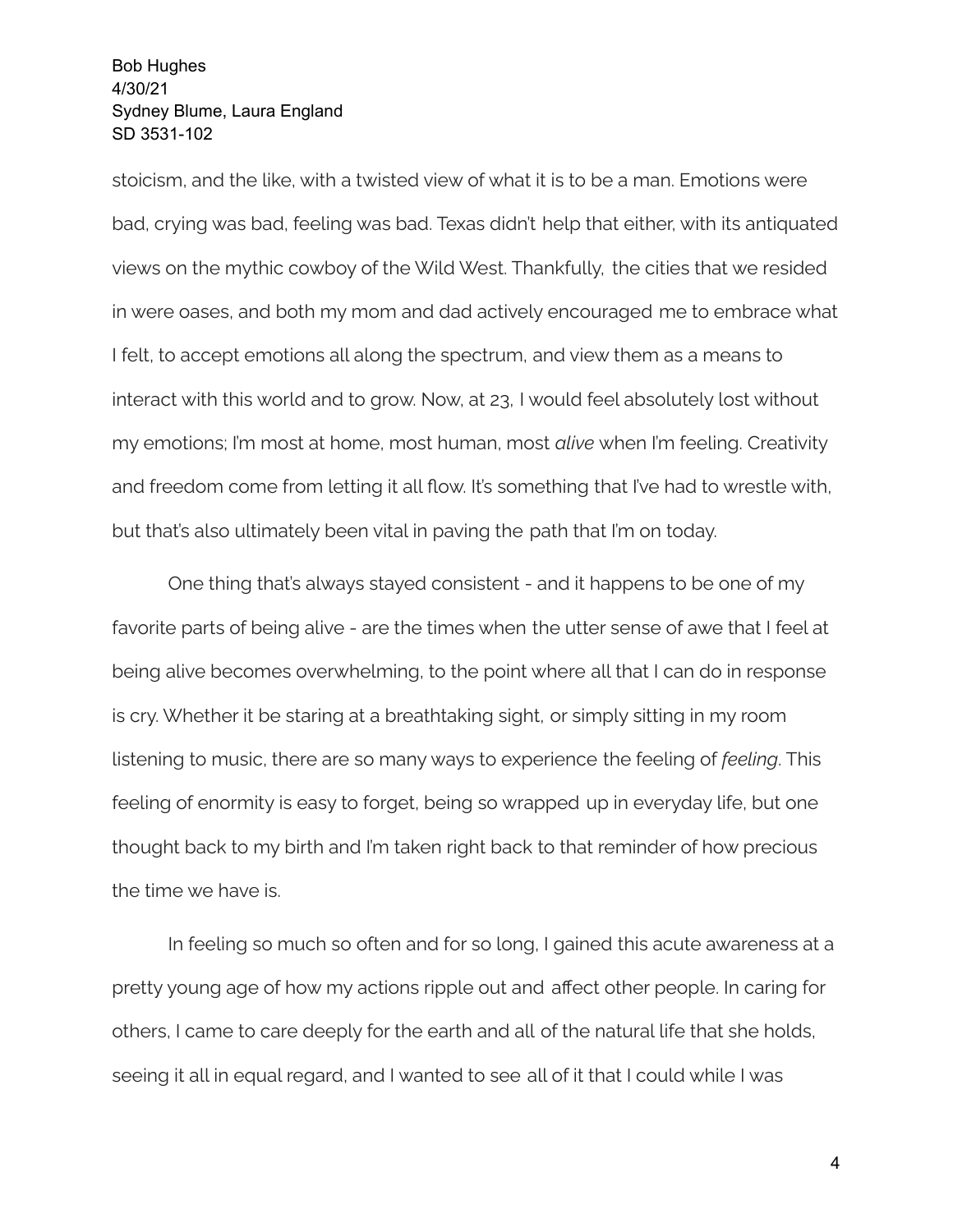young. So, when I was fresh out of high school, I took a gap year where I road-tripped from Texas all the way to California, up the Pacific Coast Highway (PCH), to Oregon, over to Yellowstone and finally, to my end-destination of North Carolina. Travel brought out that feeling of enormity once more. However, a new, unfamiliar feeling was rising to meet it.. On the drive, I had to divert from the PCH just north of San Francisco due to part of the highway being blocked by a massive mudslide that was caused by rainfall and erosion. Likewise, fires raged in the very hills of California that I roamed. The more I listened to the news, the more I I began to realize that this planet was fading. The more I heard about another species on the edge of extinction, or witnessed another hurricane blow through my home-state, the more I worried; the more I pondered… Was I part of the problem? What damage was I doing? Was there anything to be done before it all comes crashing down? Ecoanxiety had taken hold before I had even heard of the word. At that point in time it manifested in this overarching, overwhelming mess of emotion and fear; I had no outlet or power over the destruction that I was told was coming.

Come college, my existential struggles from my birth had morphed from the personal into the universal as I began to learn more and more of climate change's inevitable march. Plus, there were more immediate issues to contend with: I had no tangible idea of what I wanted to do with my life other than "finish school with as good of grades as I could muster" and "help people." I was there, I was living, I simply had to find the reason *why*. Thinking that technology was the route forward - along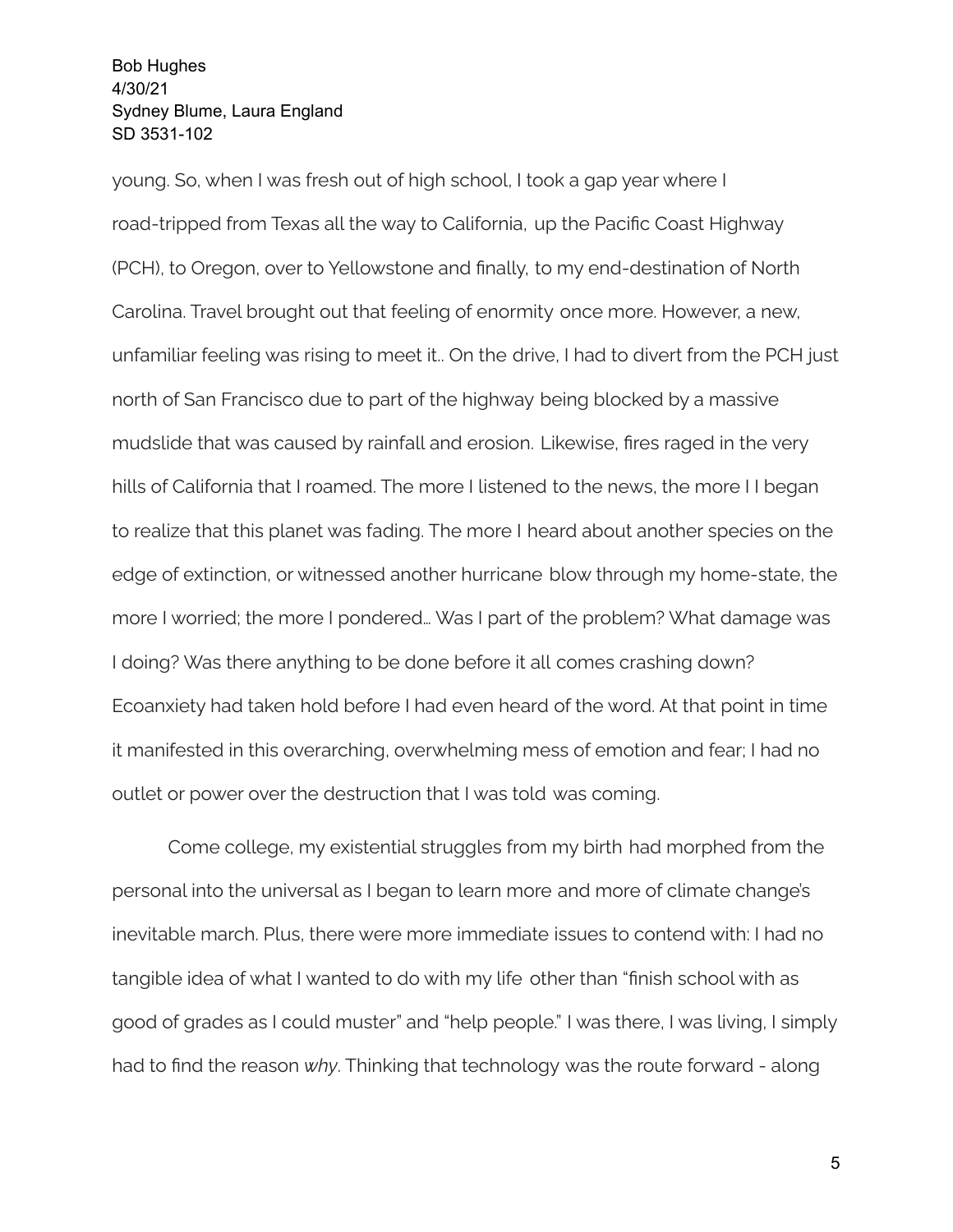with a decent push from my electrical engineer of a dad - I joined the Sustainable Technology department. It was a step in the right direction for sure, but it still didn't feel quite right (and the additional math classes sure didn't help, as I've always been atrocious with numbers). Again, I was without a clear way forwards. Yet, life is at its best when it's at its most unexpected. The same is true for the class that this paper is for. Its teacher and my friend, Sydney Blume, was the catalyst for my decision in moving towards Sustainable Development. I was at a community event hosted by Climate Action Collaborative, a local Boone organization focused on direct climate justice and community-building. We occupied the Jones House, a local Boone community center that resides in the heart of the t0wn, where she began to speak on the steps. Though the words themselves may be blurry as I try and recall them now, I remember the way in which they made me feel: I wanted to be a part of what she was speaking of. I wanted to be a part of a genuinely caring, justice-oriented, clean-Earth-ed, transformative future (*greatly* oversimplifying here). In response, a few days later, I sat down with Rick Rheingans, the head of Appalachian State University's Sustainable Development department about the possibility of SD becoming my new home.

Sustainable Development is a term that I have come to love dearly. It encompasses not only agriculture and conservation as one may assume, but my professors also imbued it with deep root-lines of social, racial, and environmental justice. They encouraged us to look at life in revolutionary new perspectives. In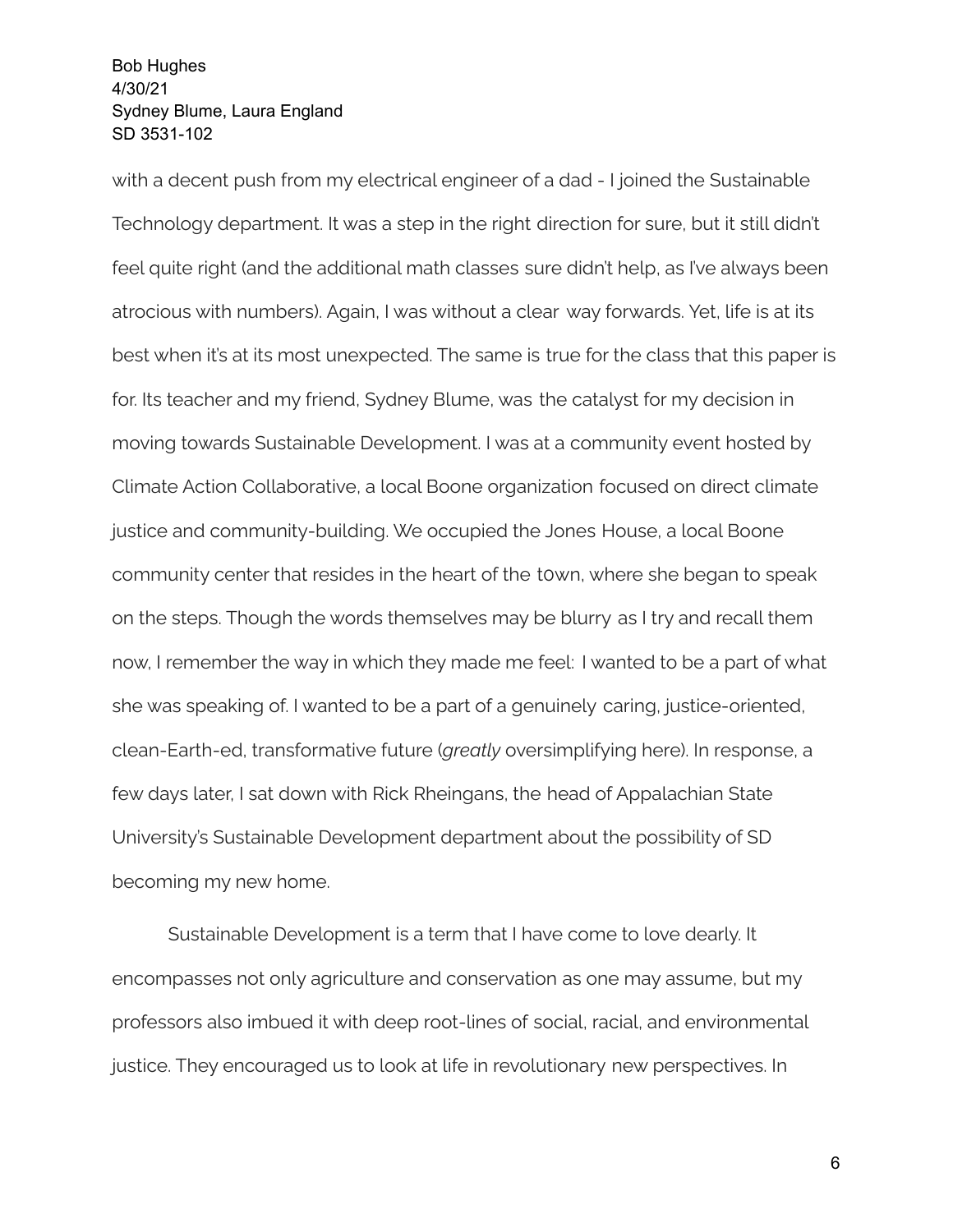doing so, sustainability became less about resource management as I had previously thought and more about what it is to be a part of all of these systems: re-envisioning a brighter future for all living creatures and tearing down antiquated, oppressive modes of existence while lifting up those that need the most aid. In the end, it encompasses what it says: developing the world sustainably - though it is up to us as to what we define to be "sustainable." Is it merely continuing to go along with today's status-quo of social ills but with more solar-panels? Or does it look like a complete transformation of societies, mindsets, and what it is to be alive? The inherent interconnectedness of life, death, and all of the aspects held within is a thing of beauty and this new lens through which I see only serves to highlight this. Through my studies and conversations with peers, I've come to realize that there was so much more I did not know. For example, what the hell Neoliberalism means (along with its wrongdoings, of which there are plenty), history, justice, activism, what it is to live in this day and age knowing full well the past that holds our present up... It all flooded into my subconscious, melding and merging until I came to realize that everything - *everything* - connects. "Maybe this interconnectedness can extend to people too," I thought to myself, though I also had to fight the urge to tack on "if only we would get our head out of our own egos for a moment to realize it" at the end.

I came into college not knowing an ounce of what to do and now, four unforgettable years later I am leaving it with a newfound confidence, a whole community surrounding me, and a drive to do and be all of those things that Sydney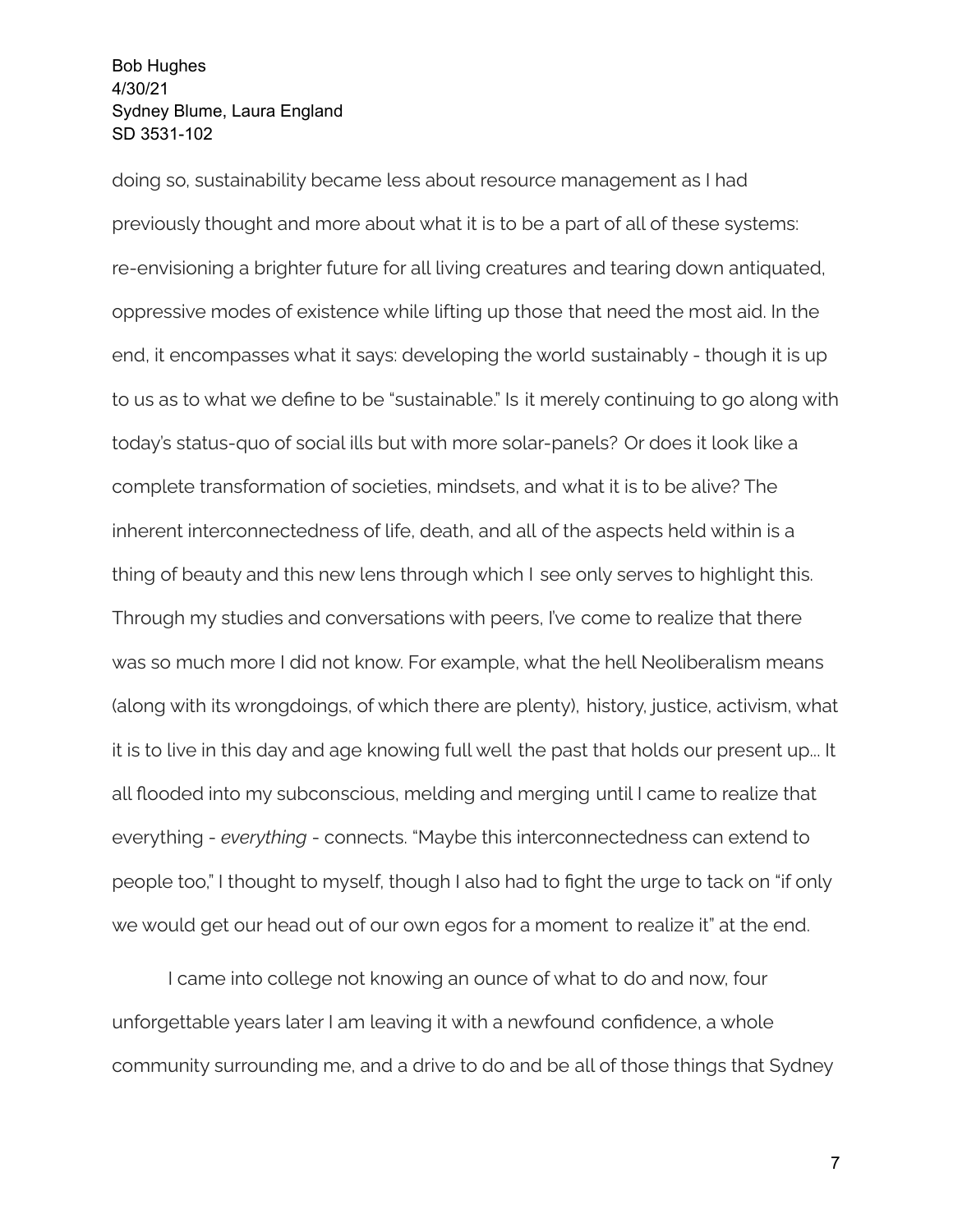spoke of in her speech. However, like many in this field, I find myself terrified of the unknown future and all that it holds. The struggle with Ecoanxiety plagues me just as it did when I was younger, only now I have knowledge backing it up. I fear for those who will be worst affected by the actions of people who lived generations ago, people who were never made aware of how fortunate they were to be alive, and how their actions would come to affect others in time.

When examining what the human race is today, we find many things: we are damaging, fearful, divided, and yet also conservational, brave, and united. By-and-large, it appears to be that the former three are winning out over the latter, and yet we cannot lose hope. As the women in All We Can Save have demonstrated so beautifully with their words: people *are* waking up. We are finding that we cannot take and take, giving nothing in return. We should also treat one another as human-beings like we all deserve. Decency will find its day if we all believe that life is precious. Growing up, my mom often taught me a lesson of awareness; each and every person's actions affect others, so it is our duty to be aware of your own. This has been a double-edged sword: the more I am aware of my actions, the more I become aware of other's actions and in turn, hyper-aware to the point of letting it affect my mental and emotional health. However, the positive effects of my parent-taught awareness have been inumerous; an increased propensity towards feeling what others felt, thought, and did, and an acute appreciation for how my actions may affect others in turn. Every person deserves to be treated with dignity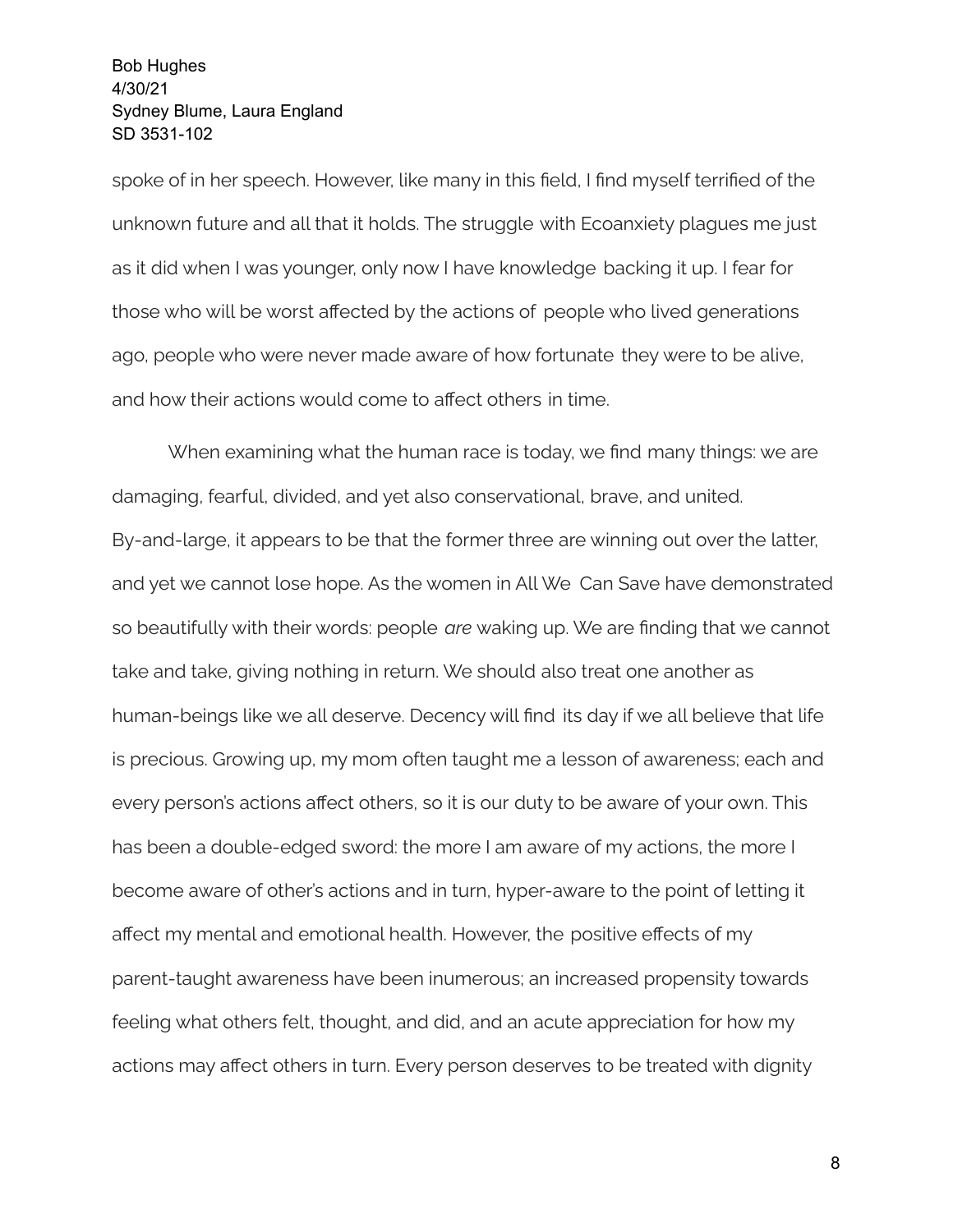and respect - awareness is how people begin to wake up. It's spreading even now as you read these very words.

What is perhaps the most amazing thing that I have come to find is that I am not alone. My story is one of billions (and that's not including all those that have come before). I'm lucky enough to get to tell mine, and I'm beyond thankful for the opportunity to find my direction in this ever-vital time in humanity's story. Likewise, in the effort of remaining honest and fair, I would be remiss if I didn't confront and address the fact that I am a straight, white, male, and receive benefits based on these (and more) traits. Also thanks to what I've learned, I plan to use this privilege to dismantle the same systems of oppression that create and enforce my privilege in the first place.

I fear the future, yes, and yet I'll feel through it too. I know that I am many things: fortunate to be alive, privileged, angered by inaction, in love with life and all that it holds, fearful for the death of all things that are green and blue, the death of what is to come and what is. I'm eternally grateful to all of the factors I've mentioned thus far. They push me to be the person that I am today; take away just one and I would be a completely different person. I have finally found my *why*: I hope to help in the fight to influence us to one side of the mountain, and for those who are to be worst affected by the ever-changing climate. I also hope to be inclusive and constructive with all of my words and actions with my mind fixed on justice and honesty. Time will tell if I stay true to that, but I do attribute so much of who I am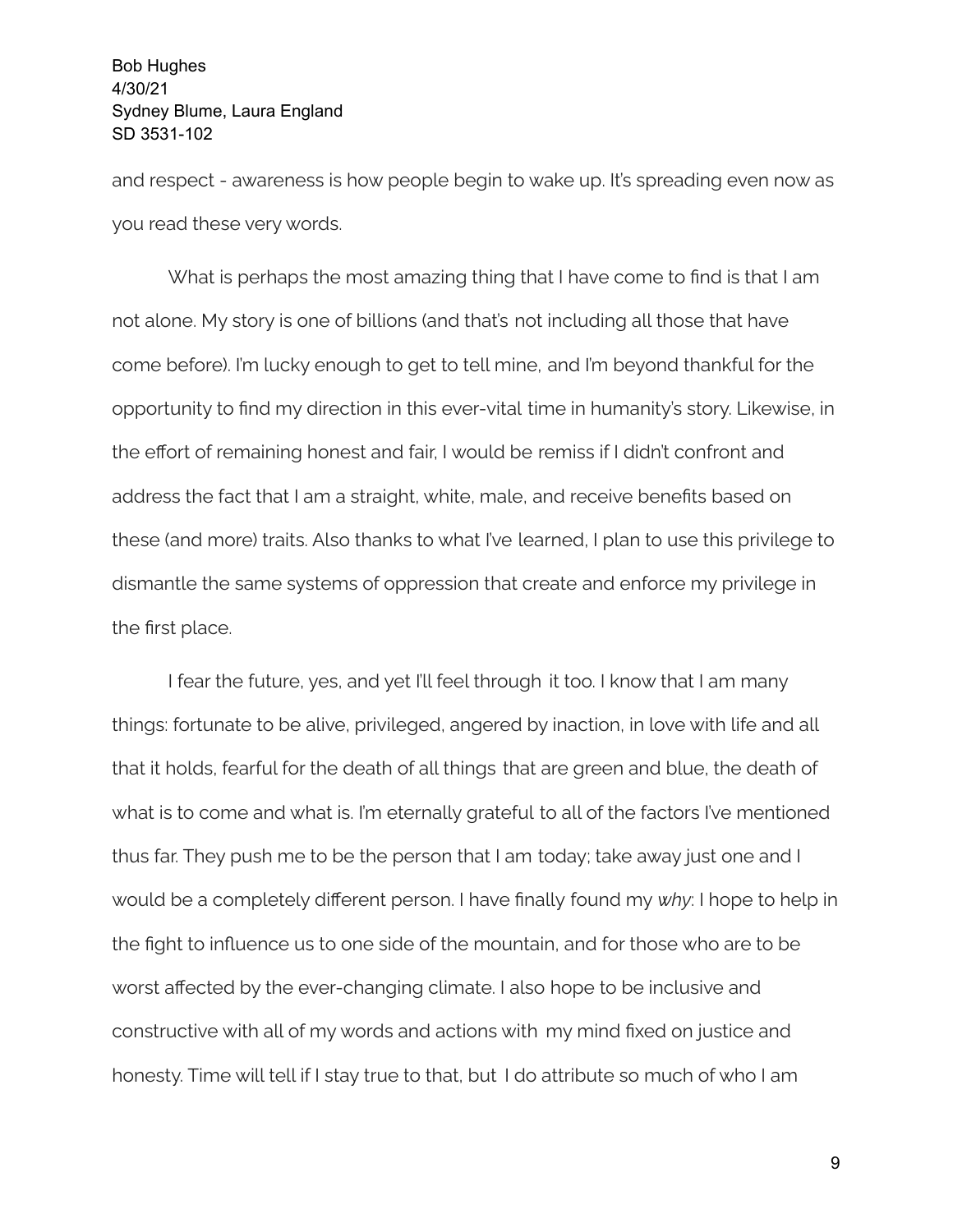today to finding my calling in school, and for it providing a strong base to stand upon looking towards the future.

Remembering those numbers above, we're all lucky, in a way. We get many chances, and sometimes, whether that be through our own fault or through some force beyond our control, we may find ourselves in need of a second chance. Regardless of what kind of second-chance it may be, at some point in our lives we all get at least one. It's then placed into our hands as to what to do with this second chance, with this newfound time and opportunity. There have been dozens of examples of these that I've had in my life, such as changing my major from one that only served to please my dad and avoid math to one that has turned me into a vastly more well-rounded human; and to my very connection to life itself. I do not plan to waste these second-chances.

Regardless of *how* or *why,* or even the *odds* of how we are here, the fact remains that we have been dealt these cards and it is up to us to decide how we play them. Our existences are fortunate for many reasons, one of which being that we get to exist in this most crucial of times - a sort of make-or-break moment in which humanity is balanced upon a massive mountain. We will inevitably slide down one side or the other; one being grassy and shallow while the other drops the entirety of our collective lives, hopes, tears and fears into the inky oblivion that is time and non-existence. Each of these possible futures has a million varying ways to reach these two outcomes. The manner in which we get to one of them is up to us.